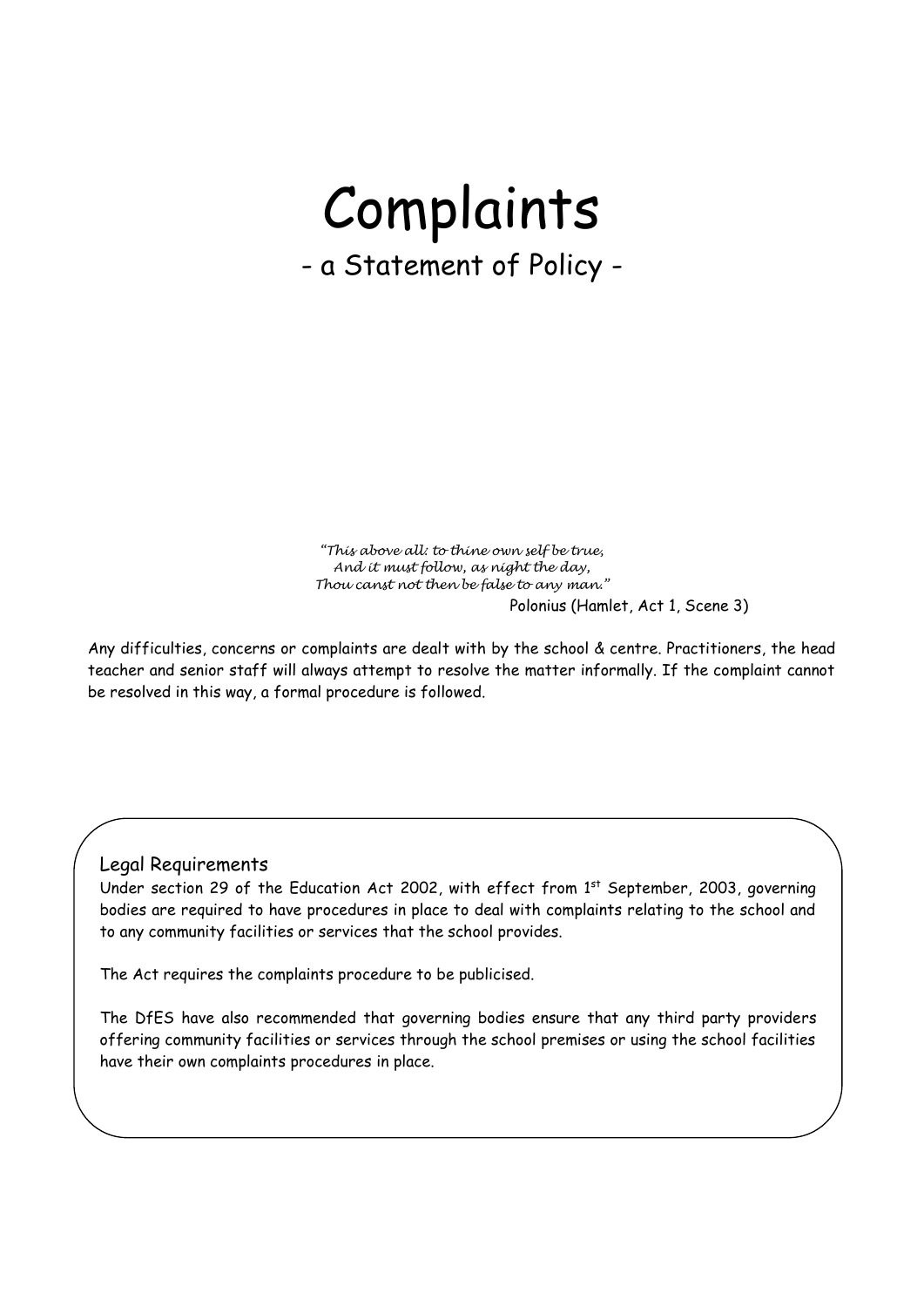# Approach to Complaints

St. John Vianney School & Children's Centre recognises the difference between a concern and a complaint. By taking informal concerns seriously at the earliest stage, we hope to reduce the numbers that develop into formal complaints.

The requirement to have a complaints procedure does not undermine our efforts to resolve any concern informally. In most cases the class teacher or the individual delivering the service, in the case of children's centre services and extended school provision, will receive the first approach. It is helpful if staff are able to resolve issues on the spot, including apologising where necessary.

At St. John Vianney School & Children's Centre, the underlying principle to our approach to complaints is that concerns ought to be handled, if at all possible, without the need for formal procedures

### Aims of Complaints

At St. John Vianney School & Children's Centre we aim to resolve problems by informal means wherever possible. Where formal procedures become necessary, then the complaints protocol is:

- To be easily accessible and publicised and simple to understand and use, allowing swift handling within established time limits for action and keeping people informed of the progress;
- To be impartial and non-adversarial, ensuring a full and fair investigation by an independent person, while respecting people's desire for confidentiality;
- To address all the points at issue and provide an effective response and appropriate redress, where necessary;
- To provide information to the school's leadership team so that services can be improved.

#### Experiencing Complaints

The formal complaints procedure will only need to be invoked when initial attempts to resolve the issue are unsuccessful and the person raising the concern remains dissatisfied and wishes to take the matter further.

At each stage, the person investigating the complaint makes sure that they:

- establish what has happened so far, and who has been involved;
- clarify the nature of the complaint and what remains unresolved;
- meet with or contact the complainant if further information is required;
- clarify what the complainant feels would put things right;
- interview those involved in the matter and/or those complained of, allowing them to be accompanied if they wish;
- conduct the interview with an open mind and be prepared to persist in the questioning;
- keep notes of the interview;
- complete investigations and reach a determination;
- notify complainant of the decision and any remedial action to be taken within specified time;
- explain any further rights of appeal and, if so, to whom they need to be addressed.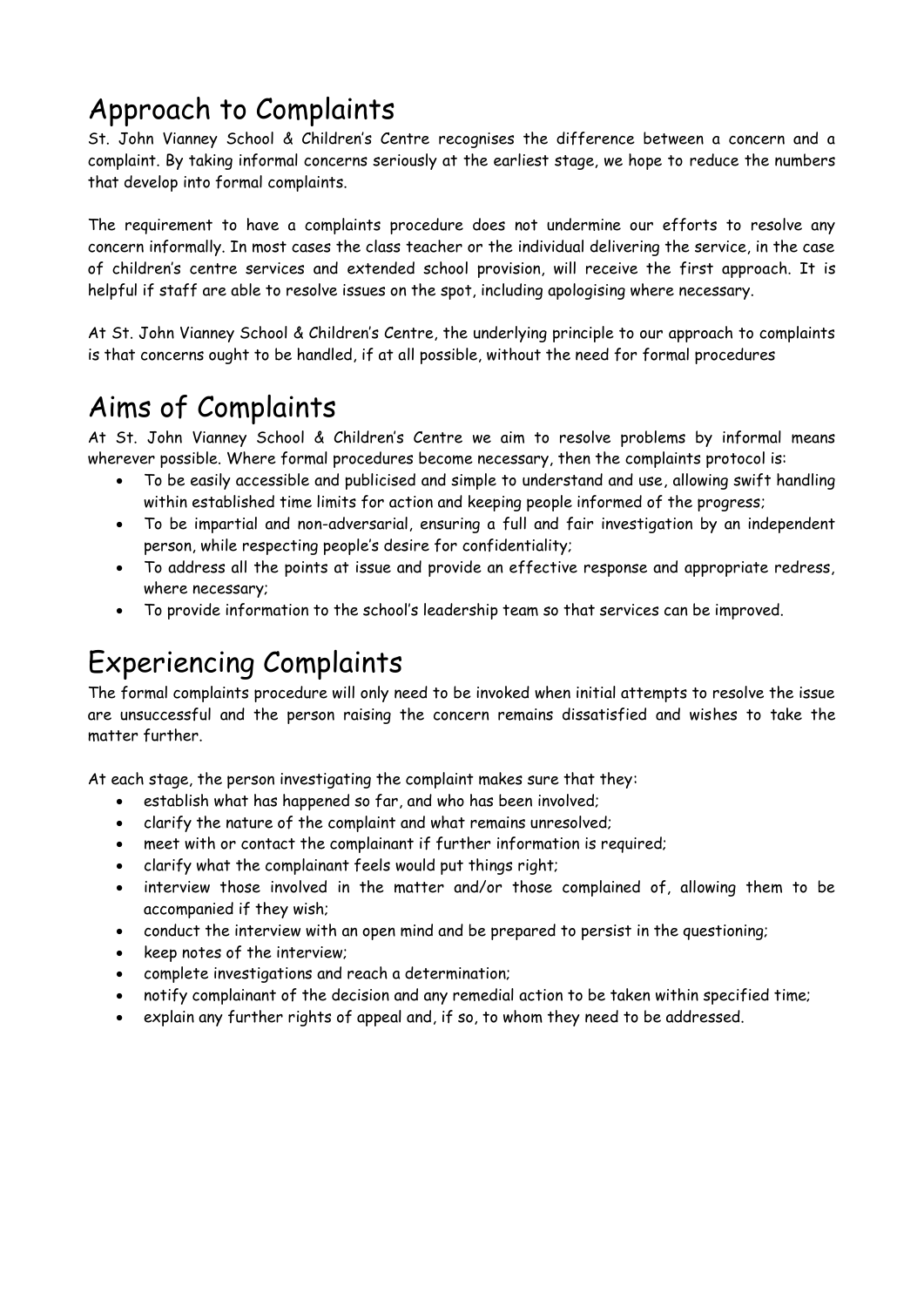At each stage in the procedure consideration is given to ways in which a complaint can be resolved. It might be sufficient to acknowledge that the complaint is valid in whole or in part. In addition, it may be appropriate to offer one or more of the following:

- an apology;
- an explanation;
- an admission that the situation could have been handled differently or better;
- an assurance that every effort will be made so that the event complained of will not recur;
- an explanation of the steps that have been taken to ensure that it will not happen again;
- an undertaking to review school policies in the light of the complaint.

Complainants are encouraged to state what actions they feel might resolve the problem at any stage. It is important to recognise that an admission that the school could have handled the situation better is not the same as an admission of negligence.

Areas of agreement between parties are identified. It is also of equal importance to clarify any misunderstandings that might have occurred as this can create a positive atmosphere in which to discuss any outstanding issues.

Complaints are considered, and resolved, as quickly and efficiently as possible. Time limits are set for each stage of the procedure. However, where further investigations are necessary, new time limits can be set and the complainant sent details of the new deadline and an explanation for the delay.

By using our complaints procedure, the number of complaints that become protracted will be limited. However, there will be occasions when, despite all stages of the procedures having been followed, the complainant remains dissatisfied. If the complainant tries to reopen the same issue, the chair of the governing body is able to inform them in writing that the procedure has been exhausted and that the matter is now closed.

#### Structure of Complaints

There are three stages to the formal complaints procedure at St. John Vianney School & Children's Centre.

- Stage One: Complaint heard by staff member. This stage will be completed within 7 days.
- Stage Two: Complaint heard by head teacher.
	- This stage will be completed within 28 days.
- Stage Three: Complaint heard by the complaints appeal panel of the governing body. This stage will be completed within 28 days.

There may, on occasion, be the need for some flexibility with regard to time limits; for example, the possibility of further meetings between the complainant and the member of staff directly involved and/or further investigations may be required by the head teacher after a meeting with the complainant.

An unsatisfied complainant can always take a complaint to the next stage.

Where complaints remain unresolved by this procedure, complainants have recourse to a variety of other bodies to pursue their concern. [Information regarding such procedures is available form [www.ofsted.gov.uk](http://www.ofsted.gov.uk/) *Complaints to Ofsted about schools: guidance for parents* and *Building better childcare: concerns and complaints about childminders and childcare providers*.]

Staff and governors involved in dealing with complaints should refer to the Complaints protocol, which should also be shared with complainants undertaking the formal procedure. (Annex 1)